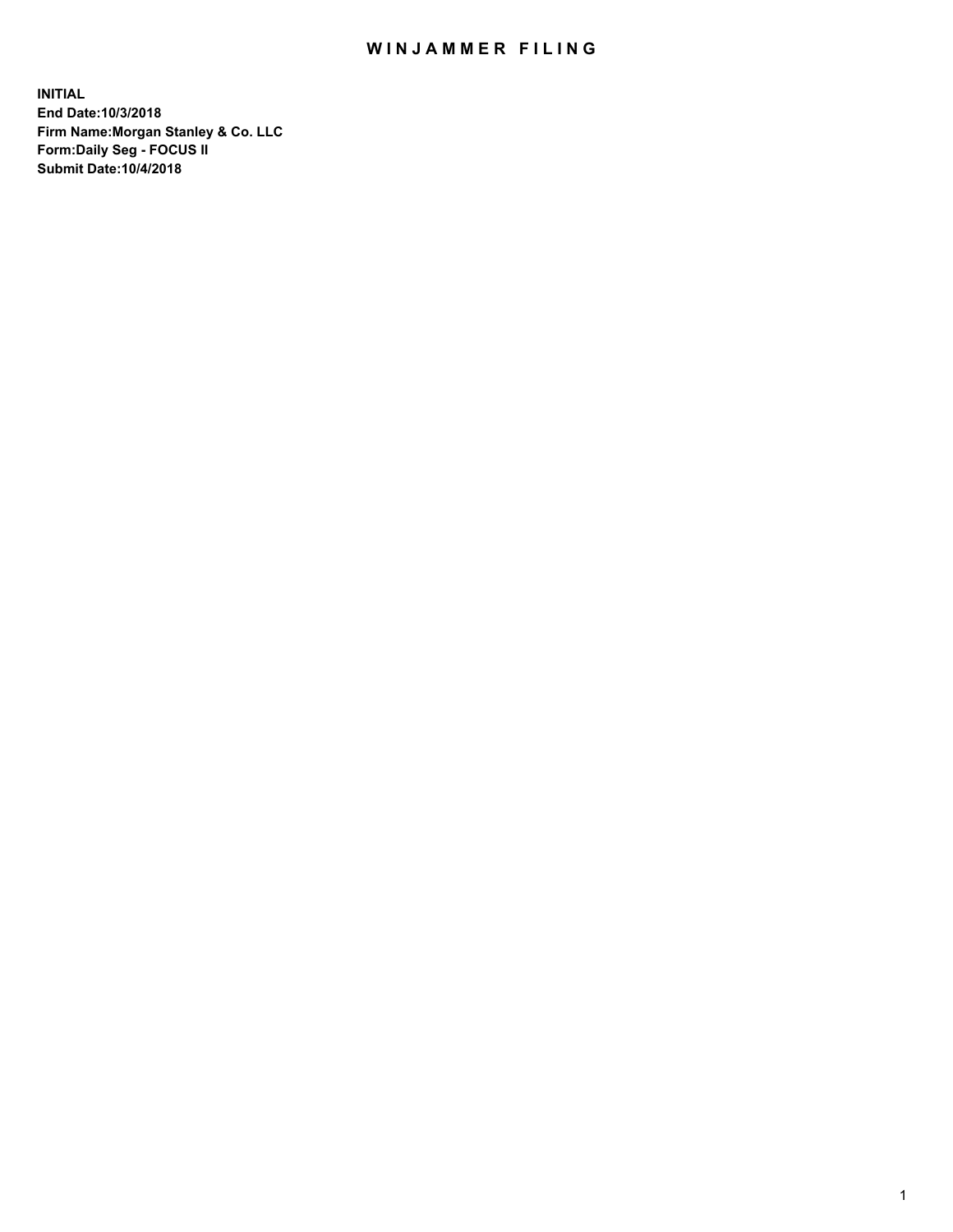**INITIAL End Date:10/3/2018 Firm Name:Morgan Stanley & Co. LLC Form:Daily Seg - FOCUS II Submit Date:10/4/2018 Daily Segregation - Cover Page**

| Name of Company                                                                                                                                                                                                                                                                                                                | Morgan Stanley & Co. LLC                               |
|--------------------------------------------------------------------------------------------------------------------------------------------------------------------------------------------------------------------------------------------------------------------------------------------------------------------------------|--------------------------------------------------------|
| <b>Contact Name</b>                                                                                                                                                                                                                                                                                                            | <b>Ikram Shah</b>                                      |
| <b>Contact Phone Number</b>                                                                                                                                                                                                                                                                                                    | 212-276-0963                                           |
| <b>Contact Email Address</b>                                                                                                                                                                                                                                                                                                   | lkram.shah@morganstanley.com                           |
| FCM's Customer Segregated Funds Residual Interest Target (choose one):<br>a. Minimum dollar amount: ; or<br>b. Minimum percentage of customer segregated funds required:% ; or<br>c. Dollar amount range between: and; or<br>d. Percentage range of customer segregated funds required between:% and%.                         | 280,000,000<br><u>0</u><br><u>0 0</u><br>0 Q           |
| FCM's Customer Secured Amount Funds Residual Interest Target (choose one):<br>a. Minimum dollar amount: ; or<br>b. Minimum percentage of customer secured funds required:%; or<br>c. Dollar amount range between: and; or<br>d. Percentage range of customer secured funds required between:% and%.                            | 140,000,000<br><u>0</u><br><u>00</u><br>0 <sub>0</sub> |
| FCM's Cleared Swaps Customer Collateral Residual Interest Target (choose one):<br>a. Minimum dollar amount: ; or<br>b. Minimum percentage of cleared swaps customer collateral required:% ; or<br>c. Dollar amount range between: and; or<br>d. Percentage range of cleared swaps customer collateral required between:% and%. | 92,000,000<br><u>0</u><br><u>00</u><br>0 <sup>0</sup>  |

Attach supporting documents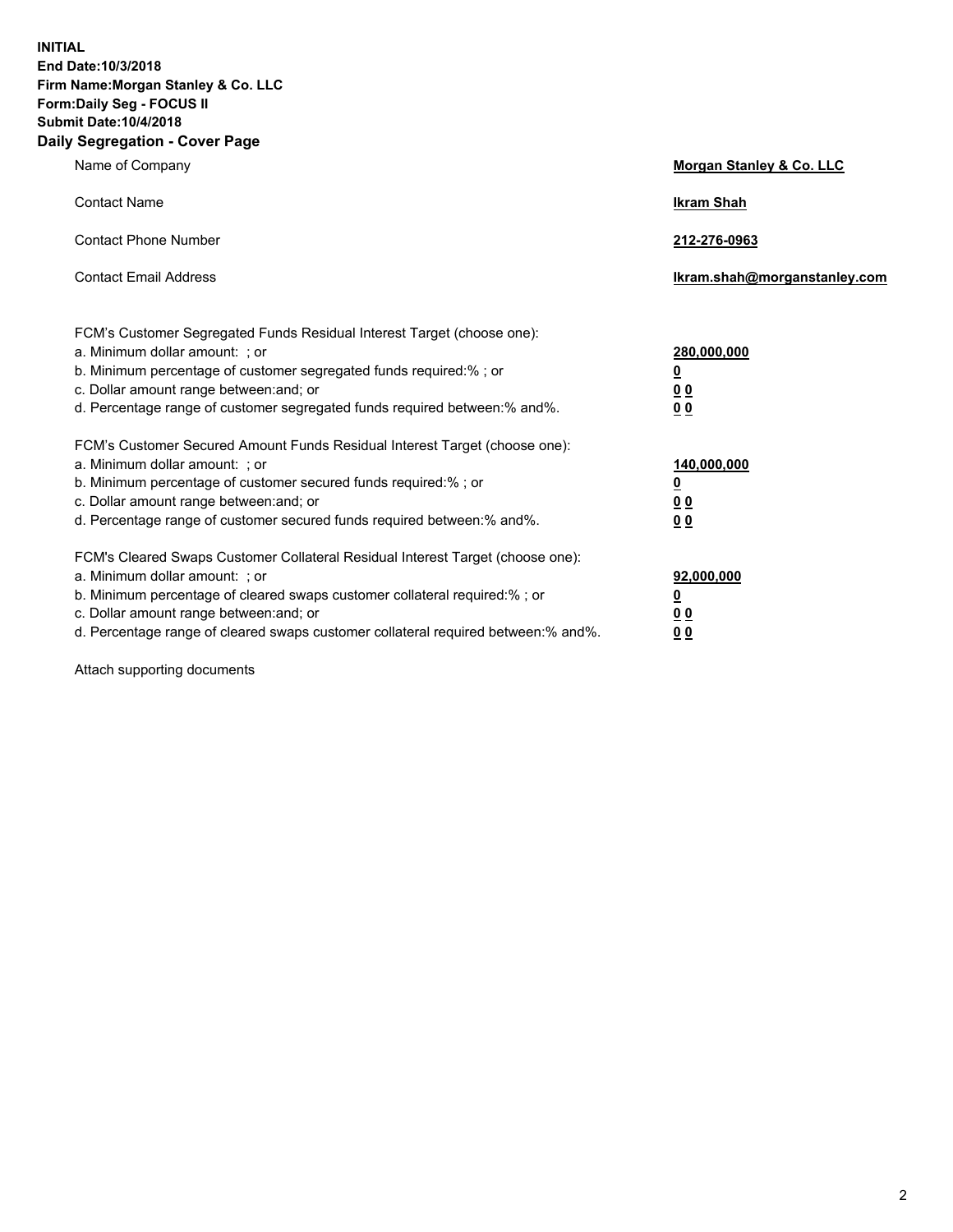## **INITIAL End Date:10/3/2018 Firm Name:Morgan Stanley & Co. LLC Form:Daily Seg - FOCUS II Submit Date:10/4/2018 Daily Segregation - Secured Amounts**

Foreign Futures and Foreign Options Secured Amounts Amount required to be set aside pursuant to law, rule or regulation of a foreign government or a rule of a self-regulatory organization authorized thereunder

- 1. Net ledger balance Foreign Futures and Foreign Option Trading All Customers A. Cash **2,448,476,414** [7315]
	- B. Securities (at market) **2,312,951,208** [7317]
- 2. Net unrealized profit (loss) in open futures contracts traded on a foreign board of trade **743,640,438** [7325]
- 3. Exchange traded options
	- a. Market value of open option contracts purchased on a foreign board of trade **19,468,699** [7335]
	- b. Market value of open contracts granted (sold) on a foreign board of trade **-21,477,966** [7337]
- 4. Net equity (deficit) (add lines 1. 2. and 3.) **5,503,058,793** [7345]
- 5. Account liquidating to a deficit and account with a debit balances gross amount **106,395,972** [7351] Less: amount offset by customer owned securities **-105,275,103** [7352] **1,120,869**
- 6. Amount required to be set aside as the secured amount Net Liquidating Equity Method (add lines 4 and 5)
- 7. Greater of amount required to be set aside pursuant to foreign jurisdiction (above) or line 6.

## FUNDS DEPOSITED IN SEPARATE REGULATION 30.7 ACCOUNTS

- 1. Cash in banks
	- A. Banks located in the United States **553,262,248** [7500]
	- B. Other banks qualified under Regulation 30.7 **958,548,635** [7520] **1,511,810,883**
- 2. Securities
	- A. In safekeeping with banks located in the United States **106,327,321** [7540]
	- B. In safekeeping with other banks qualified under Regulation 30.7 **0** [7560] **106,327,321** [7570]
- 3. Equities with registered futures commission merchants
	-
	- B. Securities **0** [7590]
	- C. Unrealized gain (loss) on open futures contracts **422,658** [7600]
	- D. Value of long option contracts **0** [7610]
- E. Value of short option contracts **0** [7615] **8,175,222** [7620]
- 4. Amounts held by clearing organizations of foreign boards of trade
	- A. Cash **0** [7640]
	- B. Securities **0** [7650]
	- C. Amount due to (from) clearing organization daily variation **0** [7660]
	- D. Value of long option contracts **0** [7670]
	- E. Value of short option contracts **0** [7675] **0** [7680]
- 5. Amounts held by members of foreign boards of trade
	-
	-
	- C. Unrealized gain (loss) on open futures contracts **743,217,780** [7720]
	- D. Value of long option contracts **19,468,699** [7730]
	- E. Value of short option contracts **-21,477,966** [7735] **4,069,202,569**
- 6. Amounts with other depositories designated by a foreign board of trade **0** [7760]
- 7. Segregated funds on hand **0** [7765]
- 8. Total funds in separate section 30.7 accounts **5,695,515,995** [7770]
- 9. Excess (deficiency) Set Aside for Secured Amount (subtract line 7 Secured Statement Page 1 from Line 8)
- 10. Management Target Amount for Excess funds in separate section 30.7 accounts **140,000,000** [7780]
- 11. Excess (deficiency) funds in separate 30.7 accounts over (under) Management Target **51,336,333** [7785]

**0** [7305]

[7354] **5,504,179,662** [7355]

**5,504,179,662** [7360]

[7530]

A. Cash **7,752,564** [7580]

 A. Cash **1,121,370,169** [7700] B. Securities **2,206,623,887** [7710] [7740] **191,336,333** [7380]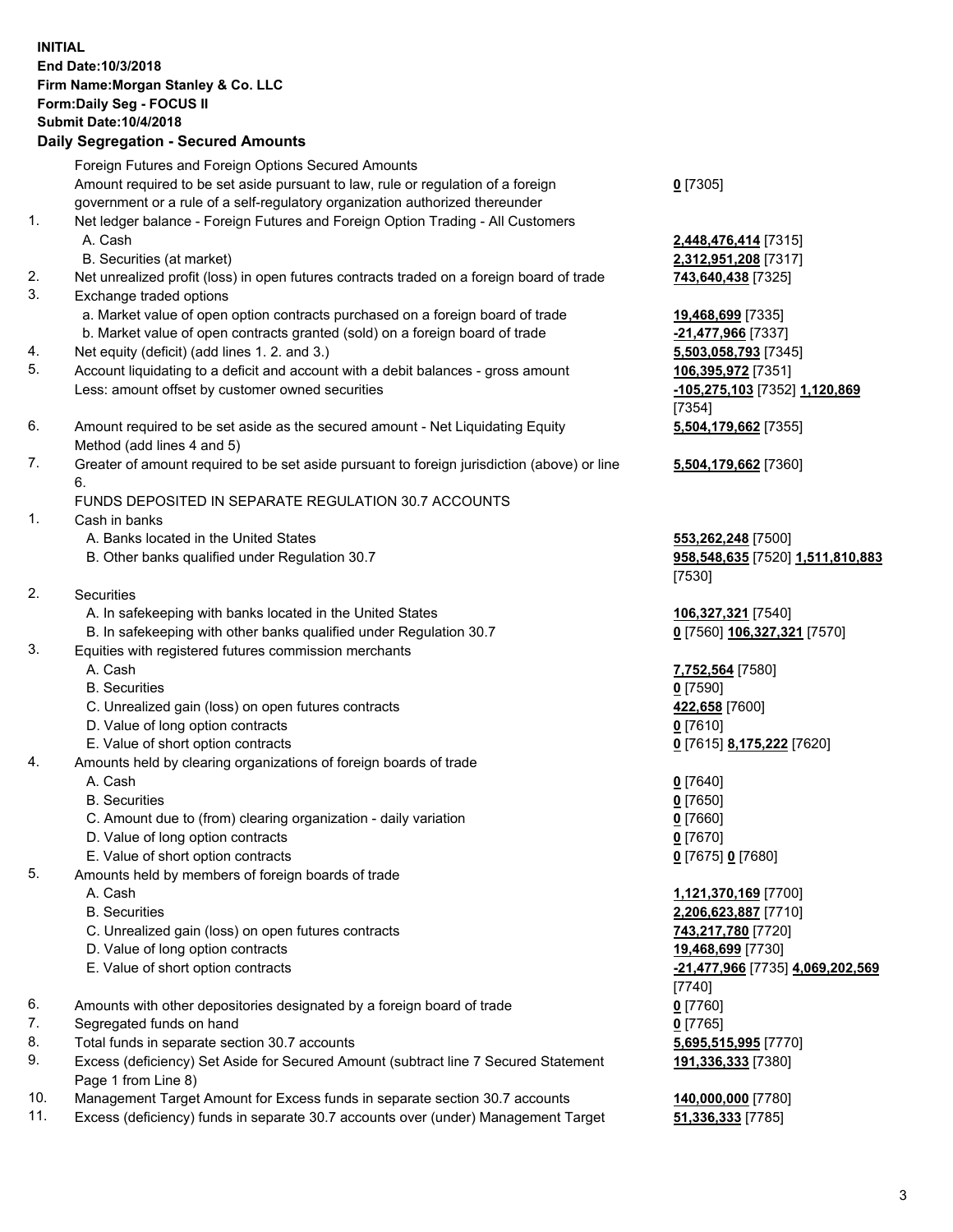**INITIAL End Date:10/3/2018 Firm Name:Morgan Stanley & Co. LLC Form:Daily Seg - FOCUS II Submit Date:10/4/2018 Daily Segregation - Segregation Statement** SEGREGATION REQUIREMENTS(Section 4d(2) of the CEAct) 1. Net ledger balance A. Cash **10,954,186,121** [7010] B. Securities (at market) **6,378,653,045** [7020] 2. Net unrealized profit (loss) in open futures contracts traded on a contract market **-250,635,974** [7030] 3. Exchange traded options A. Add market value of open option contracts purchased on a contract market **382,986,218** [7032] B. Deduct market value of open option contracts granted (sold) on a contract market **-594,685,521** [7033] 4. Net equity (deficit) (add lines 1, 2 and 3) **16,870,503,889** [7040] 5. Accounts liquidating to a deficit and accounts with debit balances - gross amount **1,008,314,289** [7045] Less: amount offset by customer securities **-1,006,757,346** [7047] **1,556,943** [7050] 6. Amount required to be segregated (add lines 4 and 5) **16,872,060,832** [7060] FUNDS IN SEGREGATED ACCOUNTS 7. Deposited in segregated funds bank accounts A. Cash **5,378,171,449** [7070] B. Securities representing investments of customers' funds (at market) **0** [7080] C. Securities held for particular customers or option customers in lieu of cash (at market) **619,252,472** [7090] 8. Margins on deposit with derivatives clearing organizations of contract markets A. Cash **5,838,133,196** [7100] B. Securities representing investments of customers' funds (at market) **0** [7110] C. Securities held for particular customers or option customers in lieu of cash (at market) **5,759,400,573** [7120] 9. Net settlement from (to) derivatives clearing organizations of contract markets **-193,869,773** [7130] 10. Exchange traded options A. Value of open long option contracts **382,986,218** [7132] B. Value of open short option contracts **and the set of our set of our set of our set of our set of our set of our set of our set of our set of our set of our set of our set of our set of our set of our set of our set of o** 11. Net equities with other FCMs A. Net liquidating equity **6,654,330** [7140] B. Securities representing investments of customers' funds (at market) **0** [7160] C. Securities held for particular customers or option customers in lieu of cash (at market) **0** [7170] 12. Segregated funds on hand **0** [7150] 13. Total amount in segregation (add lines 7 through 12) **17,196,042,944** [7180] 14. Excess (deficiency) funds in segregation (subtract line 6 from line 13) **323,982,112** [7190] 15. Management Target Amount for Excess funds in segregation **280,000,000** [7194]

16. Excess (deficiency) funds in segregation over (under) Management Target Amount Excess

**43,982,112** [7198]